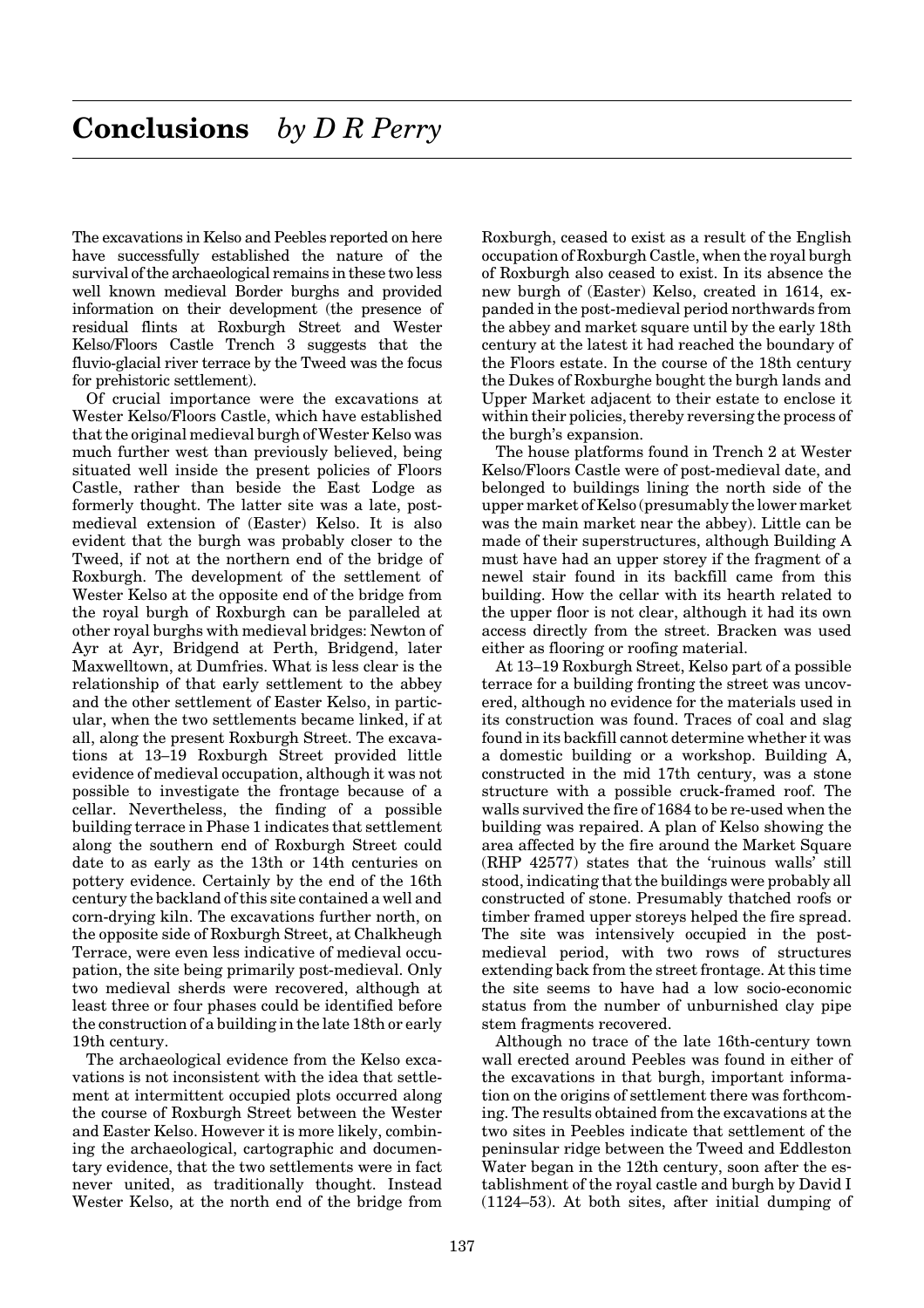rubbish, possibly to raise the ground level to counter flooding, occupation, in the form of stone structures, can be dated to the 14th century at the latest, with probable earlier dumping of domestic refuse in the 12th and 13th centuries. This dumping was presumably carried out from settlement elsewhere on the ridge, rather than from Old Town across the Eddleston. Presumably the burgh began close to the castle, expanding eastwards along the ridge to reach both sites by the 14th century. The street of Bridgegate was apparently laid out in the 13th or 14th centuries when the excavation site was divided into three properties aligned on the street, two of which had stone buildings erected on them. One of these buildings, Building 1, was a probable merchant's house of two storeys.

Alternatively, Bridgegate may have been the initial focus of settlement on the east side of the Eddleston, providing the access route from the east into Old Town, where a pilgrimage centre had been established at the Cross Kirk in 1261, and the location of the tolbooth in it suggests that this street was originally more important than High Street. The Cuddyside excavations raise the possibility that the structures there may have been originally situated in backlands of properties aligned on Bridgegate, rather than on High Street. However the Bridgegate excavations revealed that, on the north side of the street, Plots B and C extended back only some 14 m from the street frontage with no evidence that they had been curtailed in a subsequent laying out of Northgate, while the Cuddyside structures were some 25 m from the Bridgegate frontage. It seems more likely, as the excavator suggests, that the Cuddyside structures were in backlands of a property aligned on High Street. Further archaeological investigations elsewhere in Peebles High Street may clarify this point.

It is noteworthy that all eight medieval buildings excavated at the two Peebles sites were of stone construction. While it is possible that any trace of earlier timber structures may have been removed during the construction of these stone structures, it is equally possible that stone construction was a preferred option from the beginning, due either to the availability of stone instead of timber for building or to the probability of flooding from the nearby Eddleston Water. At Murraygate/Panmure Street, Dundee water seepage from the marshy ground of the Meadows may have been the reason for the adoption of stone buildings on that site (Brown and Roy 2000). Dundee was also one of the wealthiest towns in medieval Scotland, and the use of stone may have been a display of wealth and status by the owners. Of the structures found in Bridgegate, the tolbooth (Building 4) was the most important, being the civic centre of the burgh. Peebles tolbooth is the only medieval tolbooth site in Scotland to have been excavated, and the remains uncovered provide the only surviving evidence of a medieval tolbooth. (The earliest standing tolbooths date from the second half of the 16th century, apart from Crail, where a portion

of the building may date from 1517 [Stell 1981, 450].) The ground plan comprised two rooms, covering an area at least 12 m long by 5 m wide, internally. Access to the upper rooms would have been by an external stair (no trace of which was found), the council chamber and other public offices being on the upper floor(s). It was common for the basement/ cellars of tolbooths to be rented out for storage or shops, but it is curious that at Peebles the cellars/ basement were being used for such a noxious industry as tanning in the mid 16th century. No evidence for a steeple attached to the tolbooth was found.

The layout of the ground floor of the tolbooth resembles that of Building 1, a stone structure of the 14th century which remained in use until the early 20th century. This structure probably began as a merchant's house of two storeys, with two rooms, possibly workshops, on the ground floor divided by a cross-passage, and living accommodation on the upper floor serviced by an external garderobe pit. To have survived for such a long time, despite the vicissitudes of English raids and structural alterations including the addition of a chimney hearth, the building must have been of good construction (or had a succession of impoverished owners). Building 3 in Plot B was also a two-room structure, although unlike the tolbooth and Building 1, its gable fronted the street.

Medieval pottery imports at both Kelso and Peebles occurred only in small quantities: 27 (out of a total of 6633 sherds) at Kelso (all at Wester Kelso/ Floors Castle Trench 3); less than 1% at Bridgegate, Peebles and none at Cuddyside. Nevertheless, they provide crucial dating evidence for the origins of Wester Kelso and Bridgegate. The pottery imports recovered at Wester Kelso, (Developed Stamford, Andenne and Rhenish-Paffrath Wares) show that the burgh's origins date to the 12th century, soon after the transfer of the Tironensian abbey from Selkirk to Kelso. The presence of imported medieval pottery from England, France, the Low Countries and the Rhineland, although in small quantities, is an indication of the wide-ranging contacts of the inhabitants. Presumably these contacts were due either to the connections of the abbey with its parent house in France (the first monks came from France to Selkirk, and presumably resettled to Kelso; the first two abbots of Selkirk became second and third abbots of Tiron; the abbots of Tironensian daughter houses were supposed to make annual visits to Tiron, although, in the case of Kelso, this was changed to every three years) or to the nearby location of the royal burgh of Roxburgh. At Bridgegate, the presence of two sherds of Low Countries Greyware, although residual, hint that occupation on the south and east side of the Eddleston Water could also have begun as early as the 12th century.

The important assemblage of post-medieval pottery recovered from 13–19 Roxburgh Street, Kelso is a reminder that this all too often neglected aspect of archaeology and social history is worthy of